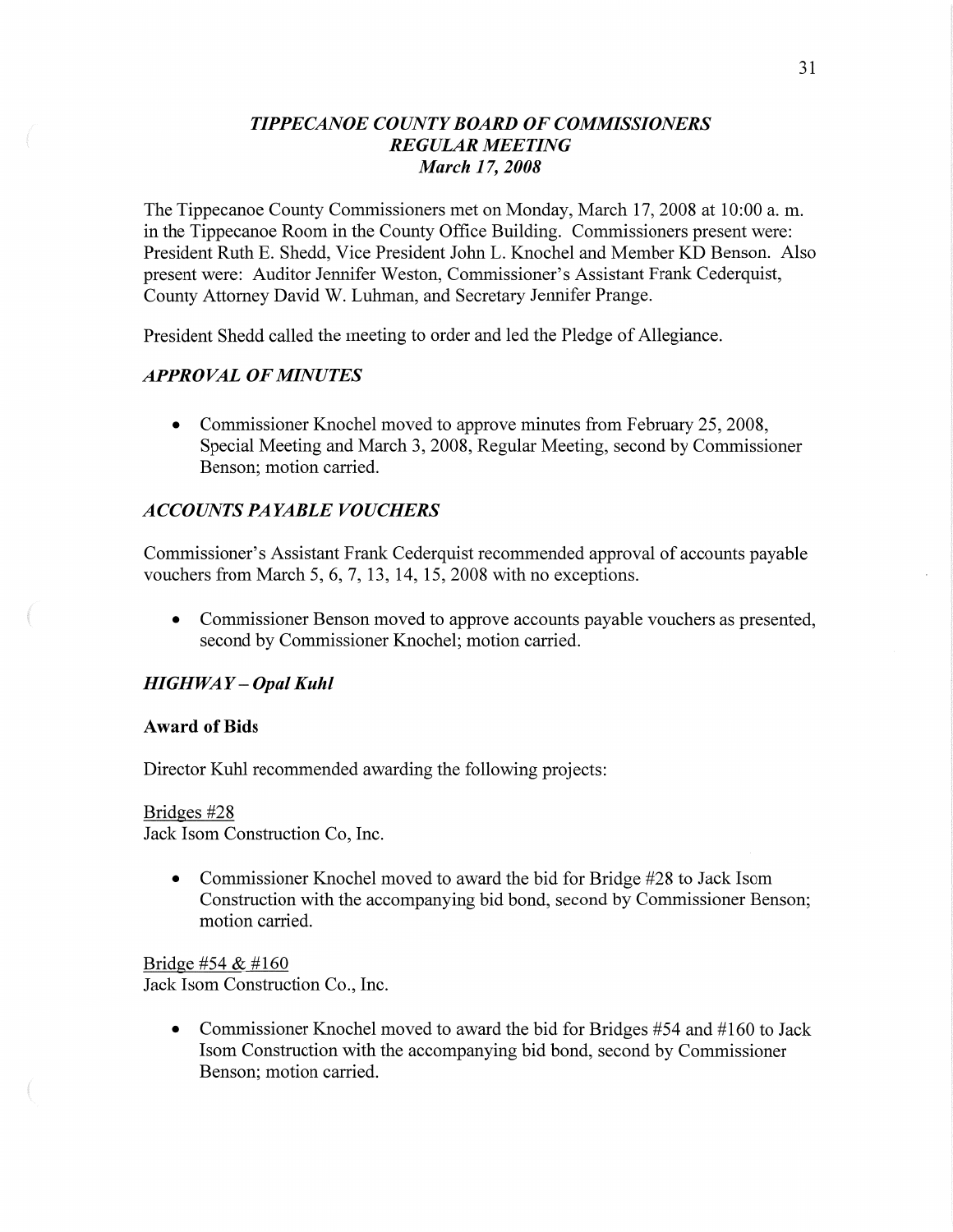Director **Kuhl** recommended approval of a resolution providing for the deposit of interest earned on Cumulative Bridge Funds into the Local Road and Street **Fund** in the amount of \$500,000 for the Highway Garage.

*0* Commissioner Knochel moved to approve Resolution 2008-13-CM; Providing for the Deposit of Interest earned on Cumulative Bridge Fund into the Local Road and Street Fund in the Year 2008, second by Commissioner Benson; motion carried.

Approval was recommended for approval of a contract modification from H. Stewart Kline and Associates, Inc. for Bridge #152. The modification amount is \$42,893.12 and the total project amount is \$842,725.96.

**0** Commissioner Knochel moved to approve the contract modification from H. Stewart Kline and Associates for Bridge #152, second by Commissioner Benson; motion carried.

**A** Permit to Close a Road in Sheffield Township was recommended for approval. The road will be closed at 200 South and 750 East at the entrance of Fairfield Lakes parking lot for the YMCA Sprint Triathlon on June 7, 2008.

**0** Commissioner Knochel moved to approve the road closure as requested, second by Commissioner Benson; motion carried.

Permission was also requested for a Permit to Close a Road in Wayne Township. Two blocks will be closed on Washington Street and two blocks of Jefferson Street in West Point on May 17, 2008 for a car show.

*0* Commissioner Knochel moved to approve the road closure as requested, second by Commissioner Benson; motion carried.

Director **Kuhl** recommended approval of an agreement for installation and maintenance of a gauging station with the US. Geological Survey and Indiana Water Science Center. She reported the Elliott Ditch will be monitored and all equipment for the project will be stored at the Highway Garage.

**0** Commissioner Knochel moved to approve the agreement for the installation and maintenance of a Gauging Station at the Highway Garage.

# *PETITION* TO *VACATERIGHT-OF-WAY—Dan Teder*

Dan Teder with Reiling, Teder, Schrier, LLC, spoke on behalf of the petitioner regarding a petition to vacate a right-of-way. When an inspection was completed for acceptance of **<sup>a</sup>**roadway it was determined the road was placed incorrectly. Mr. Teder reported the Highway Department has approved the present location and a deed for the remaining property adjacent to the tract Will be filed.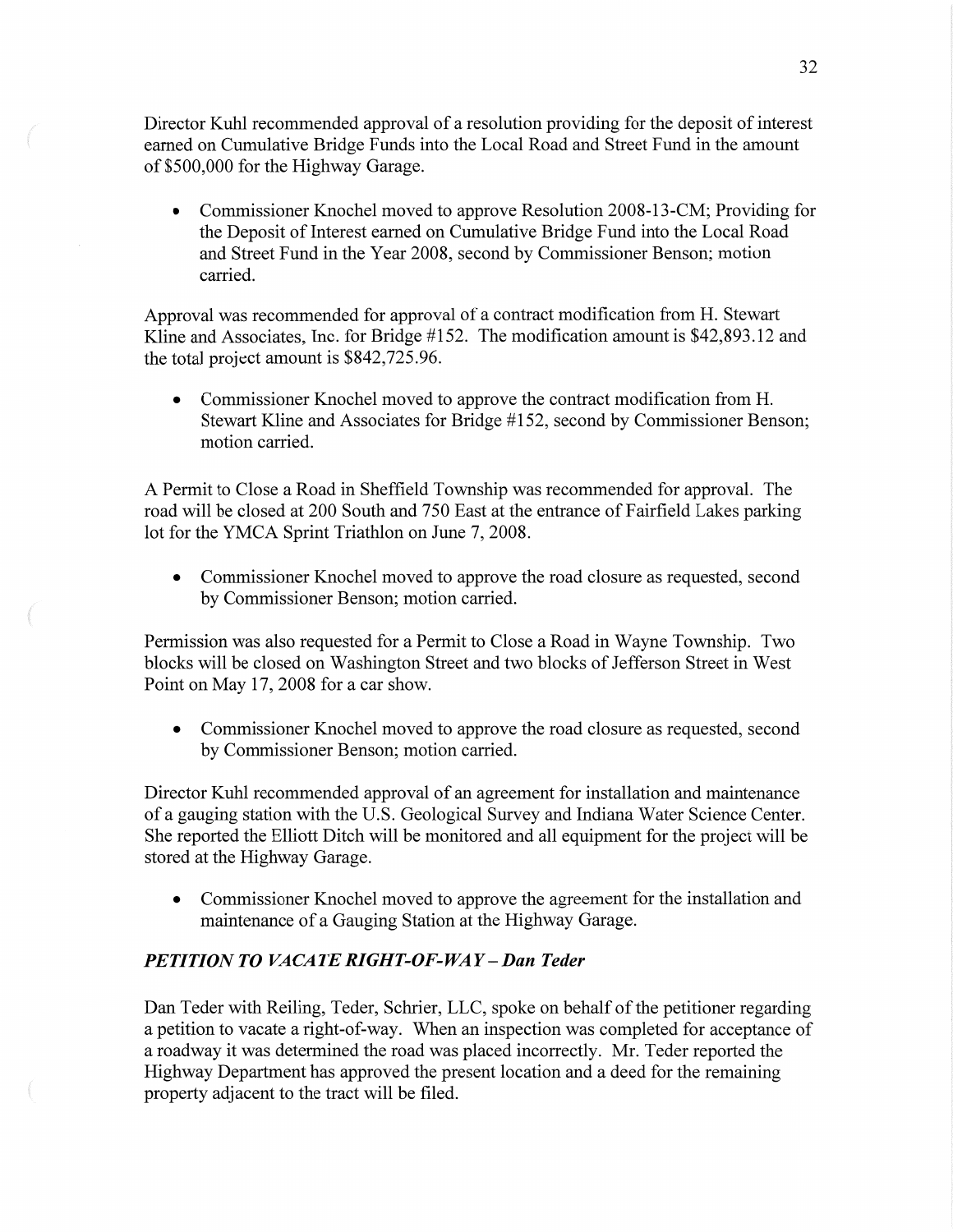Director Sallie Fahey suggested the lots and right-of-way are re-platted.

### Public Comment

None

• Commissioner Knochel moved to approve Ordinance 2008-08-CM on first reading, second by Commissioner Benson; motion carried.

Auditor Weston recorded the vote:

| Shedd   | Yes |
|---------|-----|
| Knochel | Yes |
| Benson  | Yes |

Ordinance 2008-08-CM passed 3-0 on first reading.

- **0** Commissioner Benson move to suspend the rules and hear Ordinance 2008-08- CM on second and final reading, second by Commissioner Knochel; motion carried.
- Commissioner Knochel moved to hear and approve Ordinance 2008-08-CM on second and final reading, second by Commissioner Benson; motion carried.

Auditor Weston recorded the vote:

| Shedd   | Yes |
|---------|-----|
| Knochel | Yes |
| Benson  | Yes |

Ordinance 2008—08-CM passed on second and final reading 3-0.

# *H UZIMN RESOURCES* — *Shirley Mennen*

Director Shirley Mennen recommended approval a revised 2008 Holiday Schedule. She recommended the employee policy manual be changed to reflect a generic holiday schedule. Also, she suggested employees receive one personal day for the February holiday in 2008 and eliminate the October 13<sup>th</sup> personal holiday. On October 13, 2008 all county offices will be closed. In addition, a half day holiday will be added on December 31, 2008.

**0** Commissioner Knochel moved to approve the revised 2008 Holiday Schedule as presented, second by Commissioner Benson; motion carried.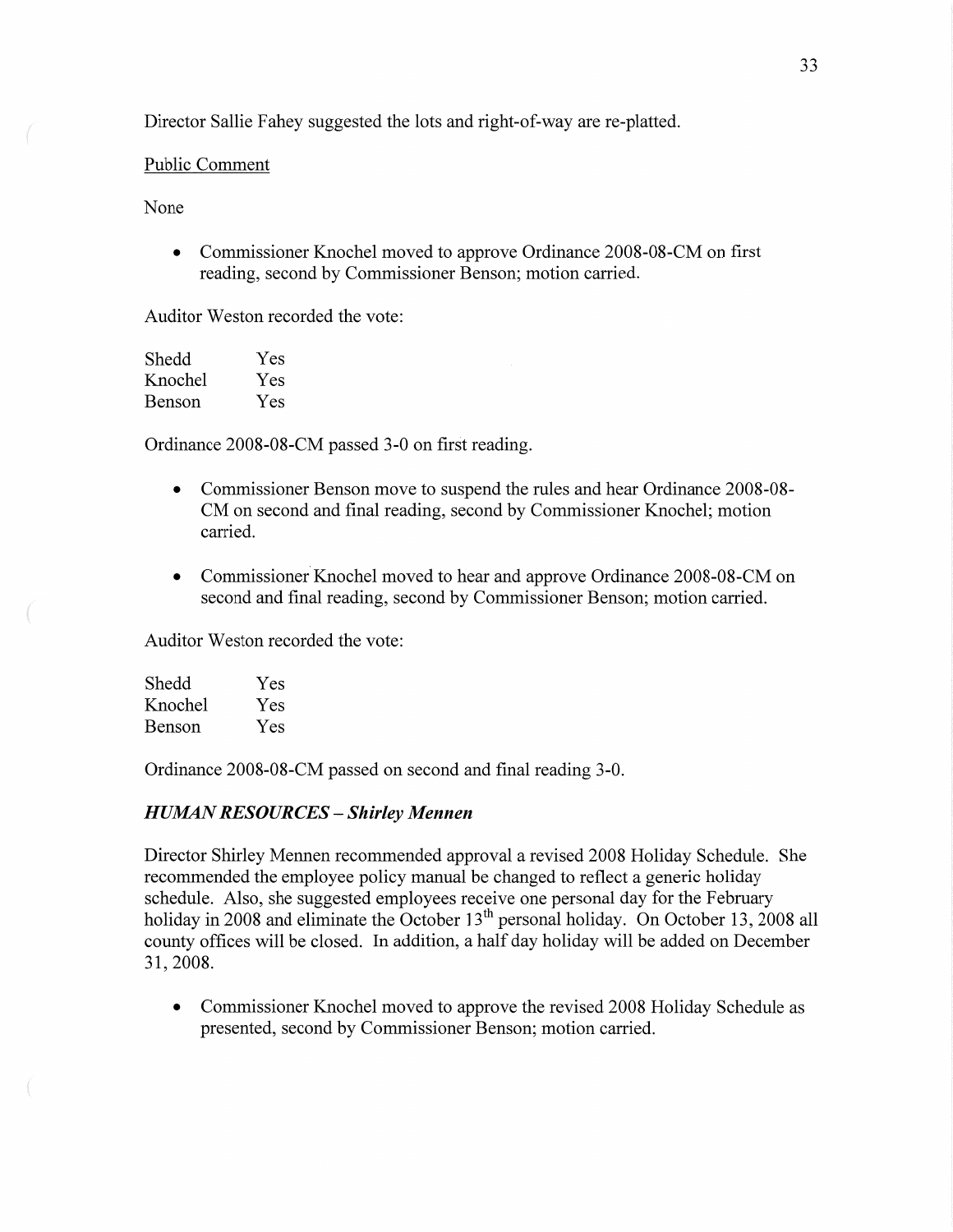Director Mennen also recommended the elimination of wellness days. With the elimination of the wellness days, each employee will receive one personal day per calendar year. The following statement will be inserted into the policy manual:

*Afier* the *employee probationary period* has *been satisfied* all *benefit eligible employees will* be *granted* one *personal* day per *calendar year. Personal days would* be *requested*  at *least* one *week prior* to the *desired* day of and *scheduling* is *subject* to the *Department Head/Elected Oflicial approval.* If the *employee fails* to use the *personal* day by the end *offhe calendar year,* the *personal* day *will* be *forfeited.* 

Wellness days received prior to January 2008 will be honored.

**a** Commissioner Knochel moved to eliminate the wellness day as proposed and add one personal day effective January 1, 2008, second by Commissioner Benson; motion carried.

### *EXTENSION OFFICE* — *Bryan Metzger*

Director Bryan Metzger requested approval for an Educator Contract for Extension Services with Purdue University and Tippecanoe County.

*0* Commissioner Knochel moved to approve the Educator Contract with Purdue University, second by Commissioner Benson; motion carried.

#### *BOARD* OF *ELECTION* AND RE *GIST* RA *T* ION **—** *Heather Maddox & Linda Phillips*

Co—Director Heather Maddox and Clerk Linda **Phillips** requested approval for the new Vote Center List. The steering committee is proposing two additional vote centers are added; McAllister Center and the Tippecanoe County Extension **Office.** 

Mayor Roswarski encouraged the commissioners to approve the McAllister Center location due to the large turnout in past elections. The center will be canceling all activities for the General Election to accommodate voters.

Steve Meyer, a member of the steering committee, shared his support for McAllister Center as a vote center. With the elimination of Linwood vote center, he felt it was necessary to provide two centers for the north end. The committee made an effort to colocate centers in the event of an equipment failure.

**0** Commissioner Knochel moved to approve the 2008 Vote Centers including the two additional centers as presented, second by Commissioner Benson; motion carried.

 $GRANTS - Laurie Wilson$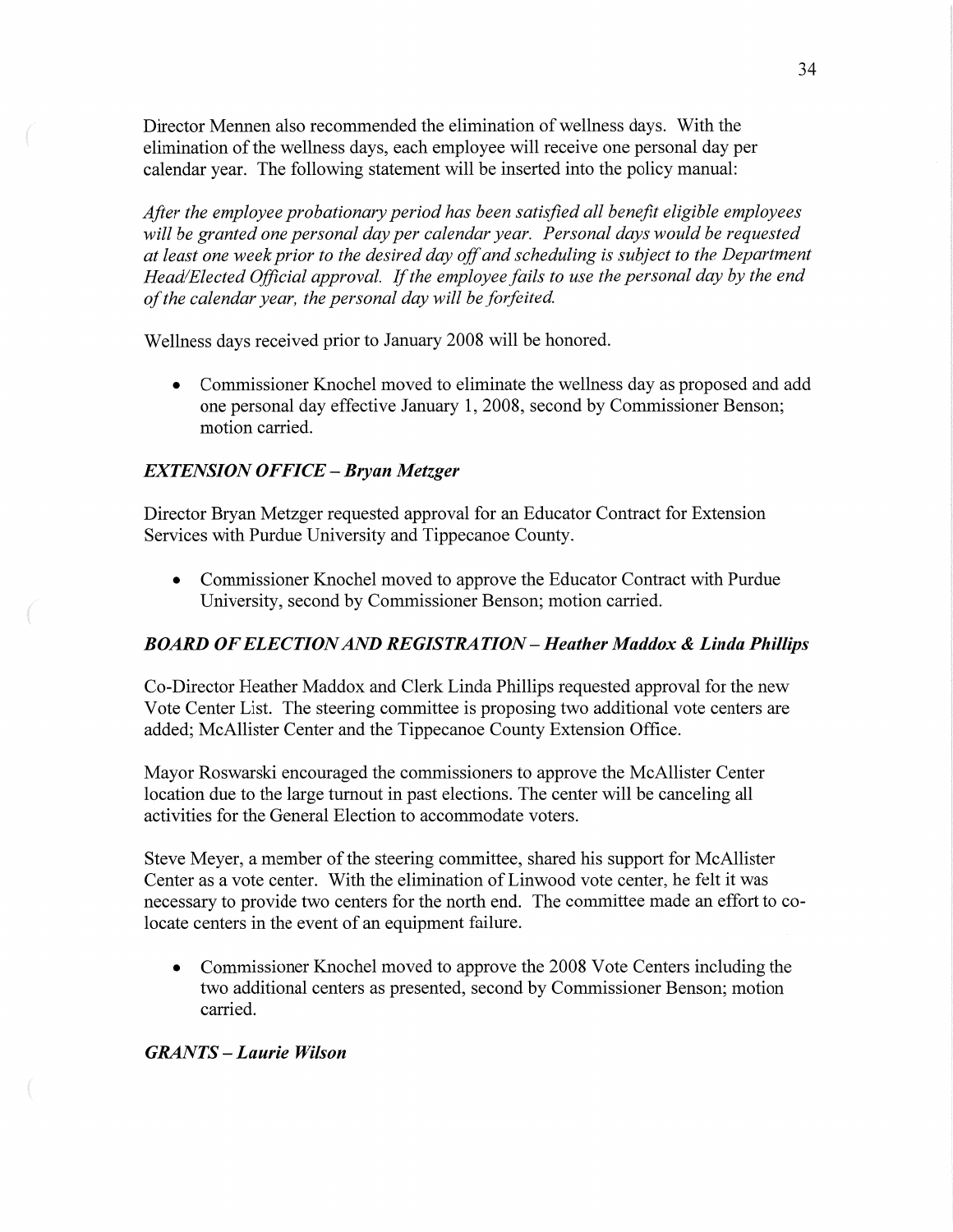Grant Coordinator Laurie Wilson requested approval to accept a \$5,000 grant to purchase recycled picnic tables for the Parks and Recreation department.

**0** Commissioner Knochel moved to accept the grant funds for Parks & Recreation, second by Commissioner Benson; motion carried.

Ms. Wilson requested permission to apply for two grants from the Department of Homeland Security. One grant will provide materials for credentialing District IV Task Force members onsite. The request is for \$25,500 and does not require a match. The other grant will provide debris removal equipment for use in emergencies. The request is for \$14,450 and does not require a match.

**0** Commissioner Knochel moved to grant permission to apply for the TEMA grants as requested, second by Commissioner Benson; motion carried.

# *CASA*

Commissioner's Assistant Frank Cederquist reported CASA is requesting approval of a **sponsorship** agreement for ribbons around the courthouse.

**0** Commissioner Knochel moved to approve the sponsorship agreement for CASA, second by Commissioner Benson; motion carried.

# *'ROUND* THE *FOUNTAINARTFAIR*

Commissioner's Assistant **Frank** Cederquist presented a sponsorship agreement for the 'Round the Fountain Art Fair to be held in May.

**0** Commissioner Knochel moved to approve the **sponsorship** agreement for 'Round the Fountain Art fair, second by Commissioner Benson; motion carried.

# *YOUTH* SER *VICES UPDATE* **—** *Rebecca Humphrey*

Director Humphrey reported due diligence is currently underway for the Duncan Road property. Dan Teder with Reiling, Teder, Schier, LLC, requested proposals from surveying/engineering groups for specific work to be performed on the property.

Schneider Corporation Site Assessment *-* \$1,100 Surveying Cost *-* \$6,900

Vester & Associates Site Assessment *-* \$3,000 Surveying Cost *-* \$2,900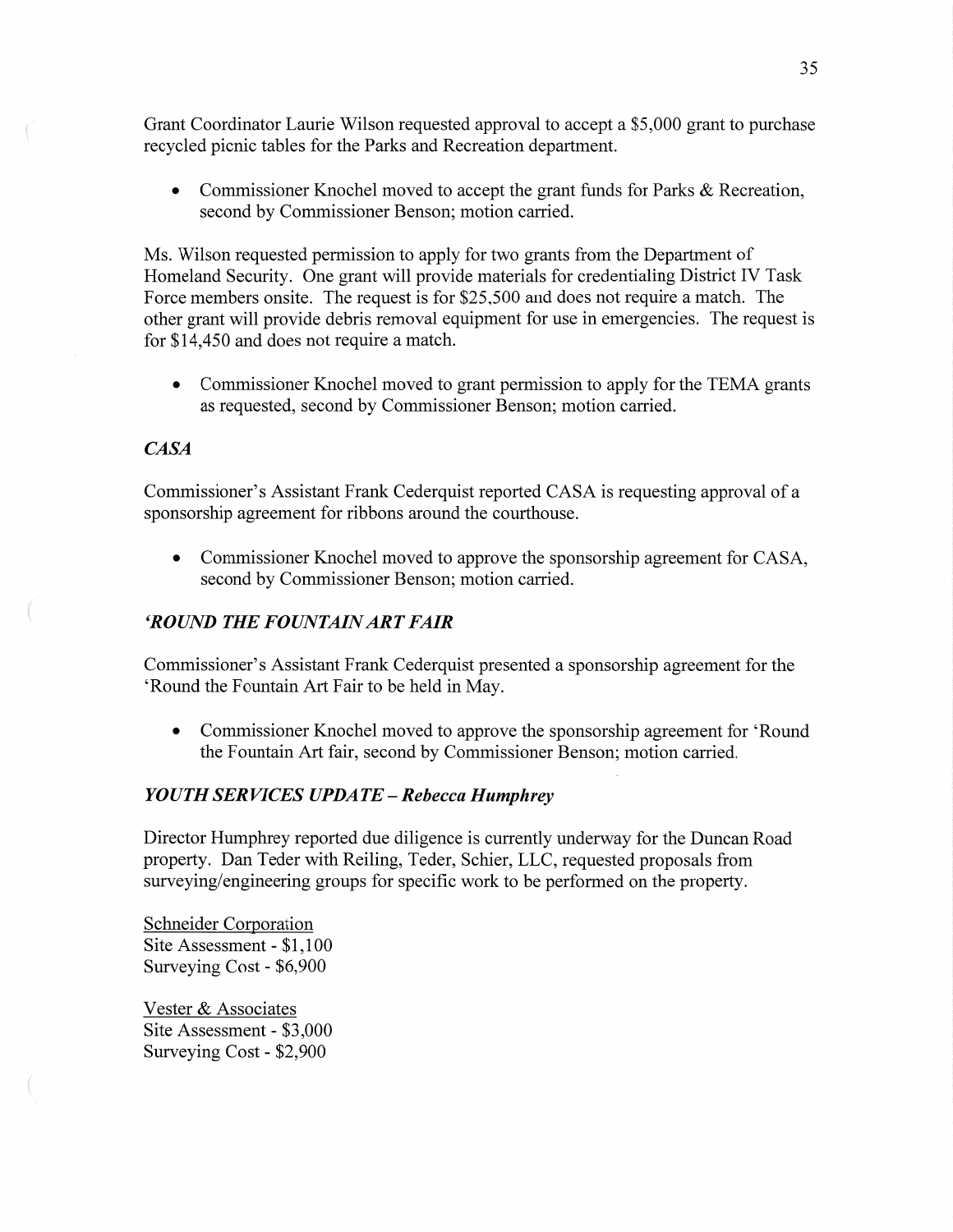HE-BFS Hourly not to exceed \$18,500 Surveying Cost - \$6,550

T-Bird Site Assessment **-** \$5,500 Surveying Cost *-* \$6,800

Mr. Teder recommended the commissioners approve the contract with Vester  $\&$ Associates as the lowest bidder.

**0** Commissioner Knochel moved to approve a contract with Vester & Associates for surveying the Duncan Road site, second by Commissioner Benson; motion carried.

A grant funded environmental study will be performed on Wednesday for the Duncan Road property. Also, architectural sketch work is set to begin this week for the juvenile facility. Judge Rush and Rebecca Humphrey met with Mike McMillan to work through the 2005 facilities plan.

Director Humphrey explained a start date for Cary Home for Girls is still unknown due to a delay in paperwork at the state.

# *RECEIPT* AND *OPENING* OF RFP FOR *TOWNSHIP ASSESSORS TRENDING CONSULTANT*

Attorney Luhman received and opened request for proposal from the following vendors:

GnA Assessment Professionals Appraisal Research Corporation Tyler/CLT

Attorney Luhman recommended the proposals be taken under advisement.

**-** Commissioner Knochel moved to **take** the RFP's under advisement, second by Commissioner Benson; motion carried.

# RES 0L *U T I* ON *2008-] 2-C1W; EMERGENCY MEDICAL* SER *VICES* AD *VISOR Y COMMITTEE*

Commissioner Shedd read appointments to the Emergency Medical Services Advisory Committee:

- > Lisa Decker, or other designee of Sisters of St. Francis Health Services;
- > **Linda** Decker, or other designee of Clarian Amett Health;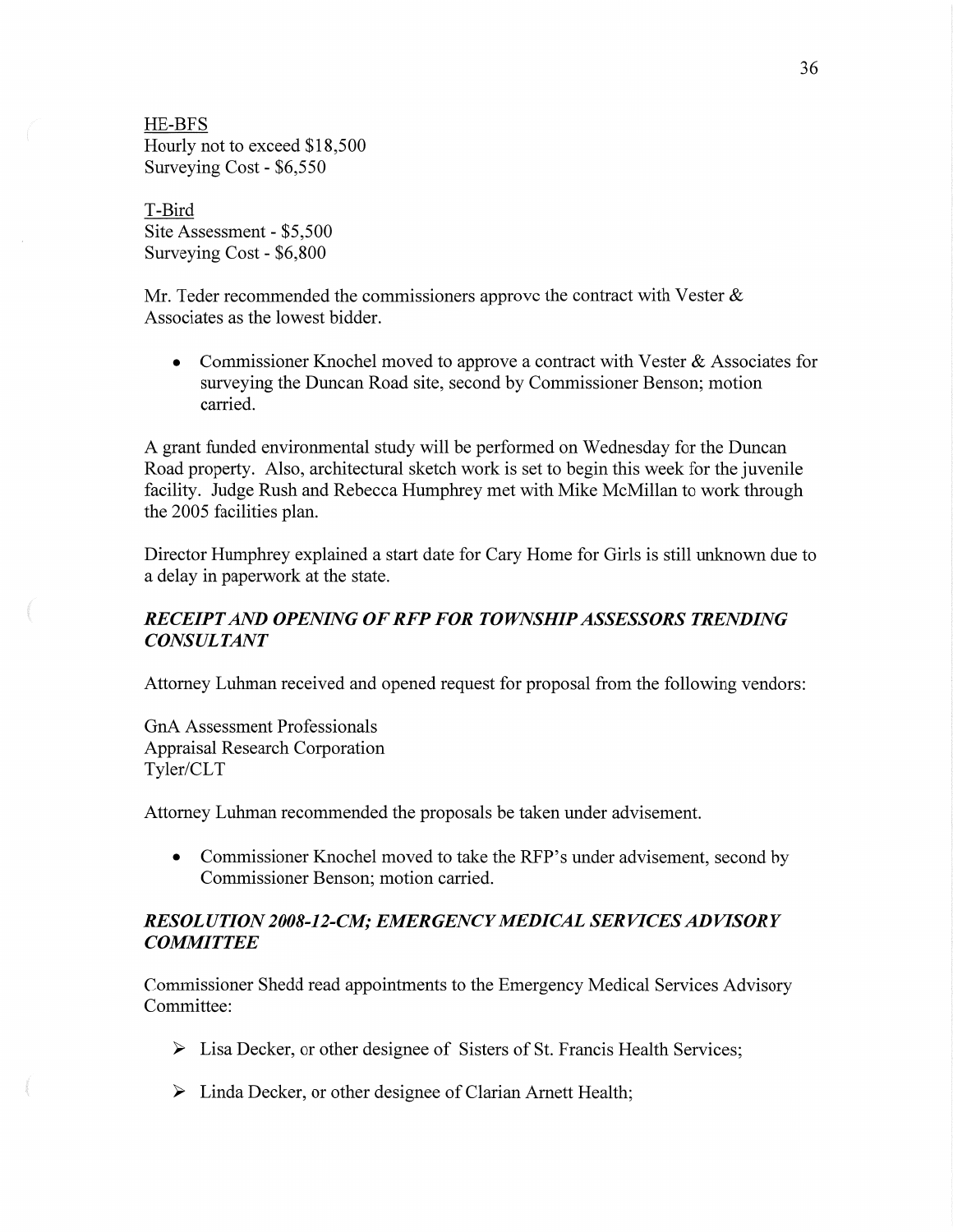- <sup>&</sup>gt;**Mark** Kirby, Director of the Tippecanoe County Emergency Management Department, serving as Chair of the committee;
- **<sup>&</sup>gt;**Wm. "Smokey" Anderson or other designee of Tracy **Brown,** Tippecanoe County Sheriff;
- $\triangleright$  Kevin Ply, or other designee of Carol Shelby, Director of the Purdue University Department of Environmental Health & Public Safety;
- **<sup>&</sup>gt;**Jim Morrow, or other designee of City of Lafayette Fire Department;
- <sup>&</sup>gt;**Phil** Drew, or other designee of City of West Lafayette Fire Department;
- $\triangleright$  Mike Kiger, or other designee of the President of the Tippecanoe County Volunteer Fire Department Association;
- <sup>&</sup>gt;KD Benson, representing the Board of Commissioners of Tippecanoe County;
- **<sup>&</sup>gt;**Kathy Vernon, or in the event of her inability to serve, David Byers, representing Tippecanoe County Council;
- **0** Commissioner Knochel moved to approve Resolution 2008-12-CM; Appointing Medical Services Advisory Committee, second by Commissioner Benson; motion carried.

### *EASEJMEN T* **—** *INDIANA AMERICAN* WA *T* ER *COMPANY*

Attorney **Luhman** confirmed the request is for installation of a water line located near the Tippecanoe Villa on County Road 500.

*0* Commissioner Knochel moved to approve the easement with the Indiana American Water Company near the Tippecanoe Villa property as presented, second by Commissioner Benson; motion carried.

## *APPLICATION TO THE VILLA*

**0** Commissioner Knochel moved to approve the application to the Tippecanoe **Villa**  for Janet Lynn Ellsworth, second by Commissioner Benson; motion carried.

## **UNFINISHED/NEW BUSINESS**

None

# *REPORTS* ON *FILE*